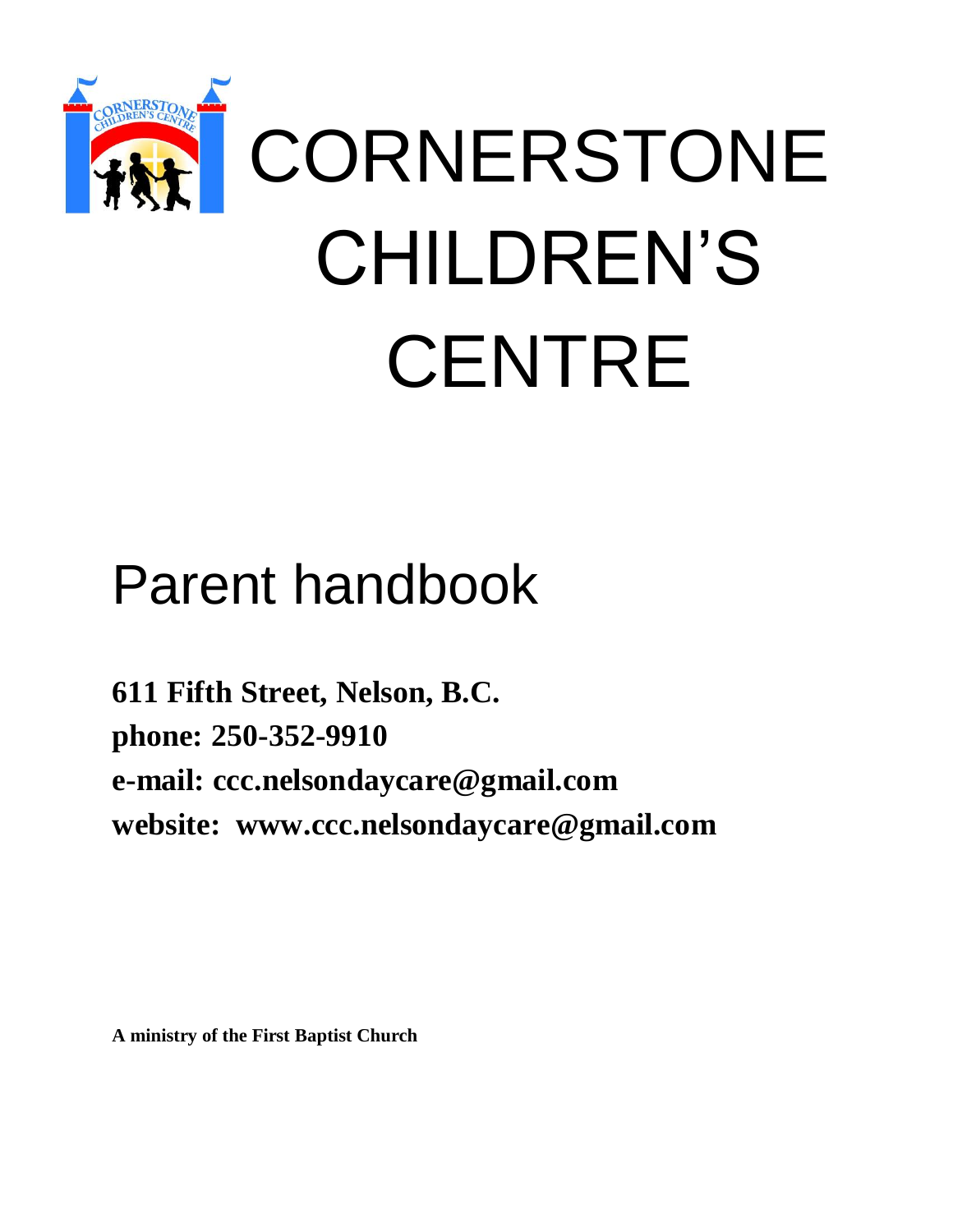# WELCOME TO CORNERSTONE!

# **CHILDREN & CHILDCARE**

Childcare *is* the heart of the matter, for both Parents, Guardians and Caregivers. Cornerstone acknowledges and respects your trust in us to care for and educate your early learners.

Cornerstone recognizes the vital role that parents play in every aspect of child development, that home and family remain the Centre of your child's life. We strive to complement home and family life, not to substitute it; therefore, we appreciate *parent involvement*.

Please take some time to read through this handbook, as it explains the **Policies and Procedures**<sup>1</sup> of our Centre. You will be given a **Parent/Caregiver Agreement<sup>2</sup>** form to sign that will indicate to us, that you understand and have agreed to abide by all our policies and procedures.

If you have any questions or concerns, please bring them to us, your feedback is important to us.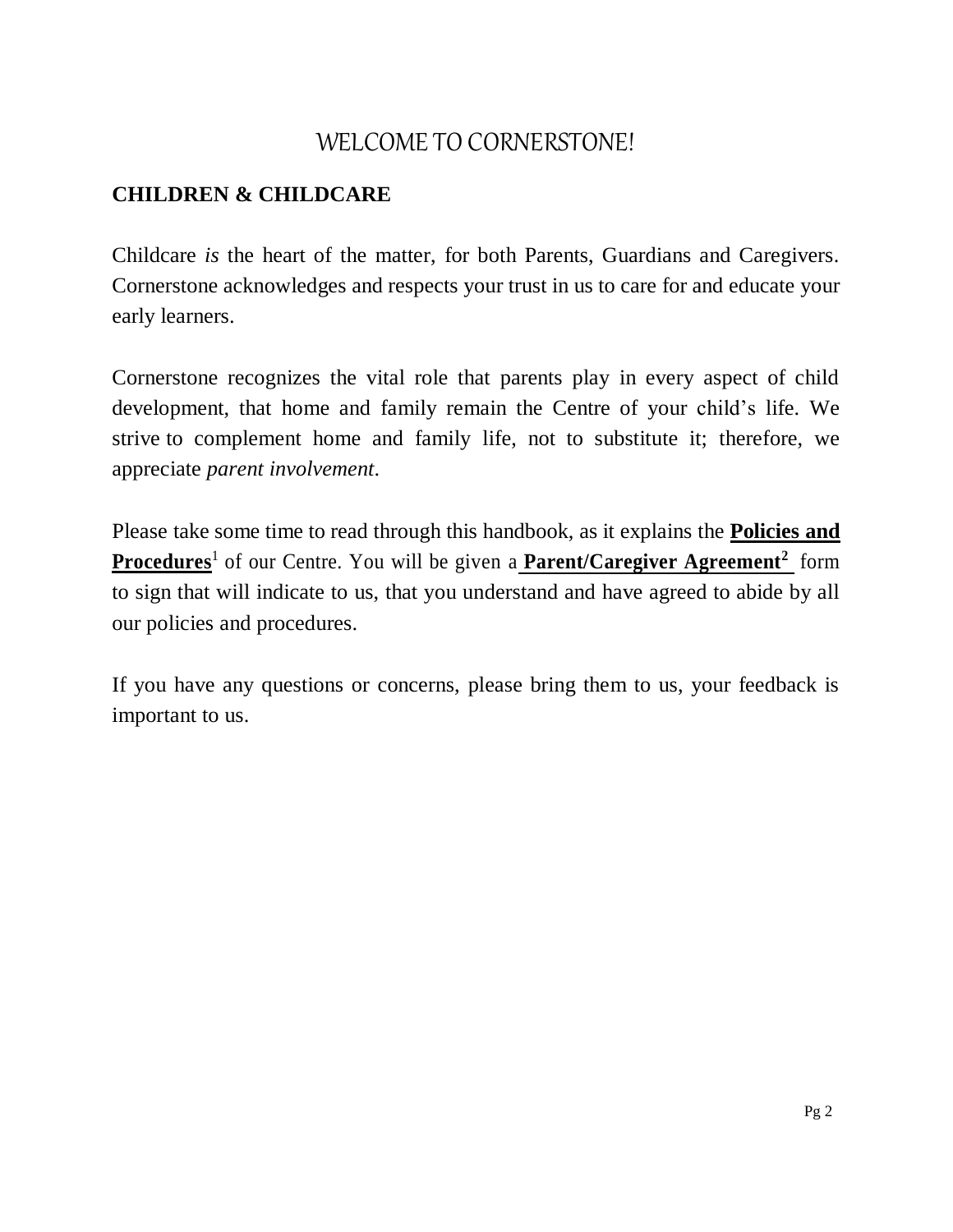# **OUR HISTORY**

In September 1992 several mothers (from First Baptist Church) decided to start a play group for family support, child development and pleasure. In October of that year a one morning-aweek drop in program began. A men's group at the church provided seed money for supplies, donated material and built equipment to supply adequate furnishings. Initially toys were loaned to the group, with new toys being donated or purchased later.

This *Play Group* experienced tremendous success in early 1993 and the idea of a parent involvement preschool evolved, the core of which remains a vital part of our program today.

In 2000 an *After School Program* was implemented. This program ran successfully for several years until cuts in government funding rendered it unaffordable for most families, and therefore no longer financially viable for Cornerstone Children's Centre to operate.

In 2006, in response to the Childcare Crisis, we amended our license to include a *Group Daycare Program*, thus adding 20 much needed childcare spaces to our community. This program and our centre continue to grow and develop. Aided by grant monies and the generous support of many of our families we have purchased new equipment, toys and have constructed a new playground.

In September 2012, we re-opened our School Age Care Program. This is a program for children in kindergarten to Grade 5 and runs out of Hume Elementary School Gym. This program runs year-round and is considered an out-doors program - weather permitting. Before school care is also available. Children are dropped off at the 611 Fifth St site and walked to Hume School for the beginning of classes. If interested, you can contact Taina Gaitan at [sacnelsondaycare@gmail.com.](mailto:sacnelsondaycare@gmail.com)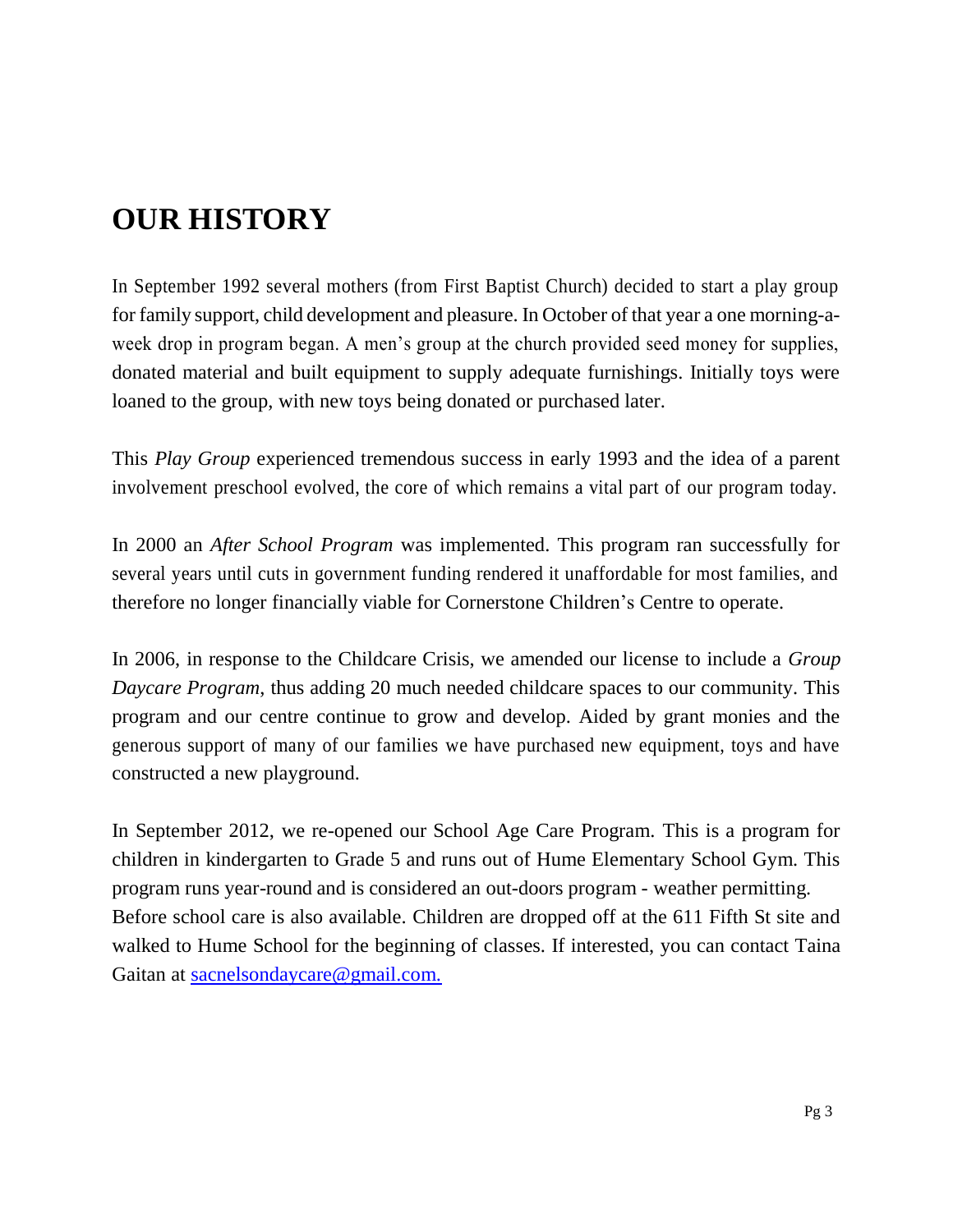# **OUR PHILOSOPHY**

The name, *Cornerstone* summarizes the history of our philosophy; that a child's home and family are the foundation of all early learning and care experiences and that each experience builds upon this foundation. Therefore, at Cornerstone we seek to work together with parents/guardians to construct the best possible out-of-home care and early learning environments for all children.

Each child is recognized and valued as an individual, created in the image of a loving and welcoming God. Each child's needs, values, and culture are respected, and in this way we all learn to appreciate each other, our shared environment and our individual place in this world.

First Baptist Church welcomes all Cornerstone Families, and along with praying for us regularly, they will pass on information about special church services and celebrations. Cornerstone may be invited to participate in special church events or to sing during their Christmas Season. In this way Cornerstone keeps the members and friends of First Baptist Church informed about our Early Learning Programs. It also enables us to extend a thankyou to the Church for their years of support and encouragement in the development of our Centre.

Our Program at Cornerstone continues to evolve, striving to keep aware of the latest and most update insights and theories within the Early Learning Framework. This offers a 'footprint' to follow those places children at the Centre of their learning. These philosophies challenge us think outside the box, to see children in a new and very exciting light; as beings who are capable of immeasurably more than we have historically given them credit. At Cornerstone we will endeavor to document this learning on an ongoing basis, making it visible for the kids, parents, and caregivers.

The purpose of documentation is multi-faceted; it educates, informs, helps children and caregivers reflect upon their shared experiences, enabling deeper learning experiences, and it creates accountability between caregivers and parents, and between caregivers and children. It demonstrates that we are striving to be in tune and to observe with both our eyes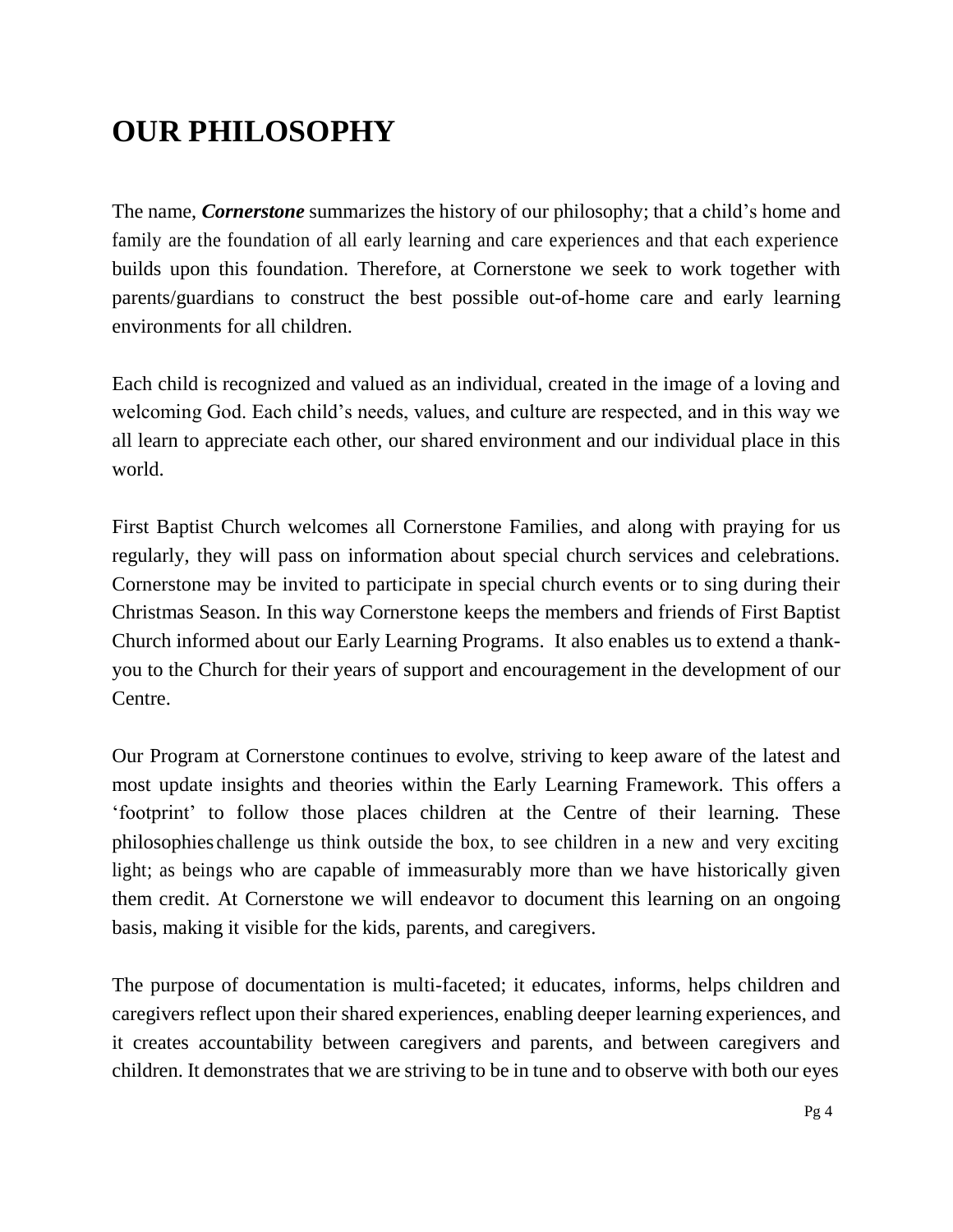and ears to the ordinary moments in a child's day, where learning and growth happen. It invokes questions and encourages us to explore and seek answers and ultimately ask more questions!

# **GUIDANCE**

Guidance, in this context, is defined as a supportive and non-threatening approach to children when conflict or inappropriate behavior arises. This approach preserves relationships and strengthens social skills. All staff must use the following techniques in attempt to achieve the above goals:

- develop a respectful relationship with each child.
- provide a warm, nurturing, and secure atmosphere.
- plan balanced, age-appropriate activities.
- reinforce appropriate behavior.

From time-to-time inappropriate behavior will arise. Staff are expected to handle these situations using positive and supportive techniques such as:

- natural and/or logical consequences.
- modeling appropriate behavior, as children learn through imitation.
- diverting or changing children's activities.
- acknowledging children's feelings and helping them learn to express them in a socially conscience manner.

Any formof 'discipline' that compromises children's physical and/or emotional wellbeing is **prohibited**.

Examples of this include, but are not limited to:

• corporal punishment on the part of staff, a parent/guardian, or another child/group of children.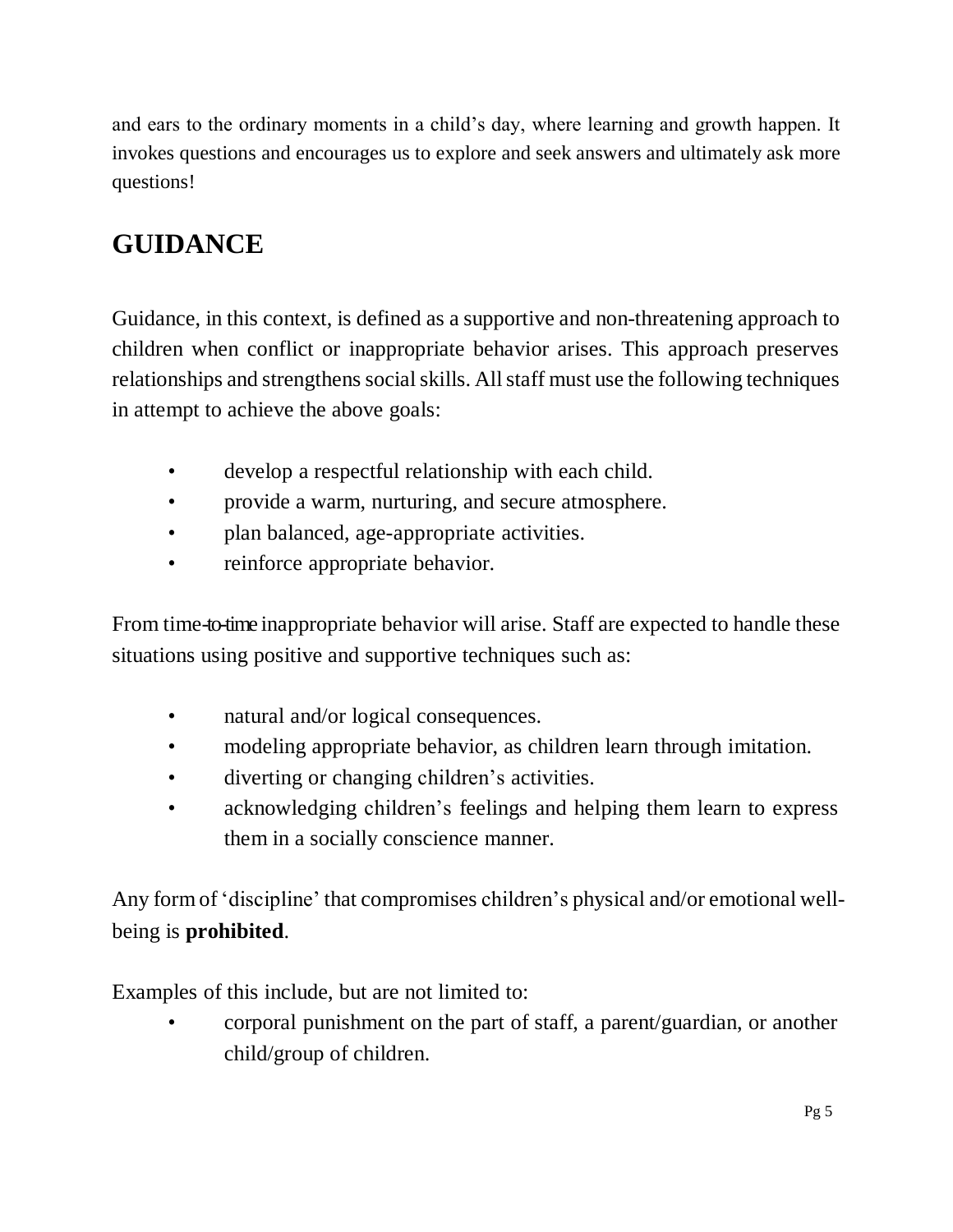- deliberate harsh or degrading measures that humiliates or undermine a child self-respect.
- locking entry doors or using a locked room or structures for the purpose of confining a child.
- denying\* a child's basic needs, such as food, clothing, or bedding.

\* Denying is immeasurably different than a child refusing these items of their own fruition.

# *A word on Children with Challenging behaviors*:

Some children come with a unique set of challenges, for themselves and those around them. At times these situations can look and feel very frightening to the other children. Please do not hesitate to talk to the staff about such circumstances should they arise. Also, please be aware that in these cases, the Ministry of Children and Families is almost always involved in some capacity, either through Supported Childcare or Counseling, and an approved Care Plan will be, or has been, established for implementation and documentation purposes.

# **OUR POLICIES AND PROCEDURES**

# **1.0 STAFFING**

# **1.1 BOARD OF DIRECTORS**

A volunteer Board of Directors oversee the functioning of Cornerstone Children's Centre. The members of the board consist of up to 5 active members of First Baptist Church and may also include up to 2 parent representatives. The Board meets approximately every 2 months to discuss current issues, such as budget, enrollment and program development. If you are interested in becoming a Parent Representative, please contact Cornerstone Children's Centre's Director.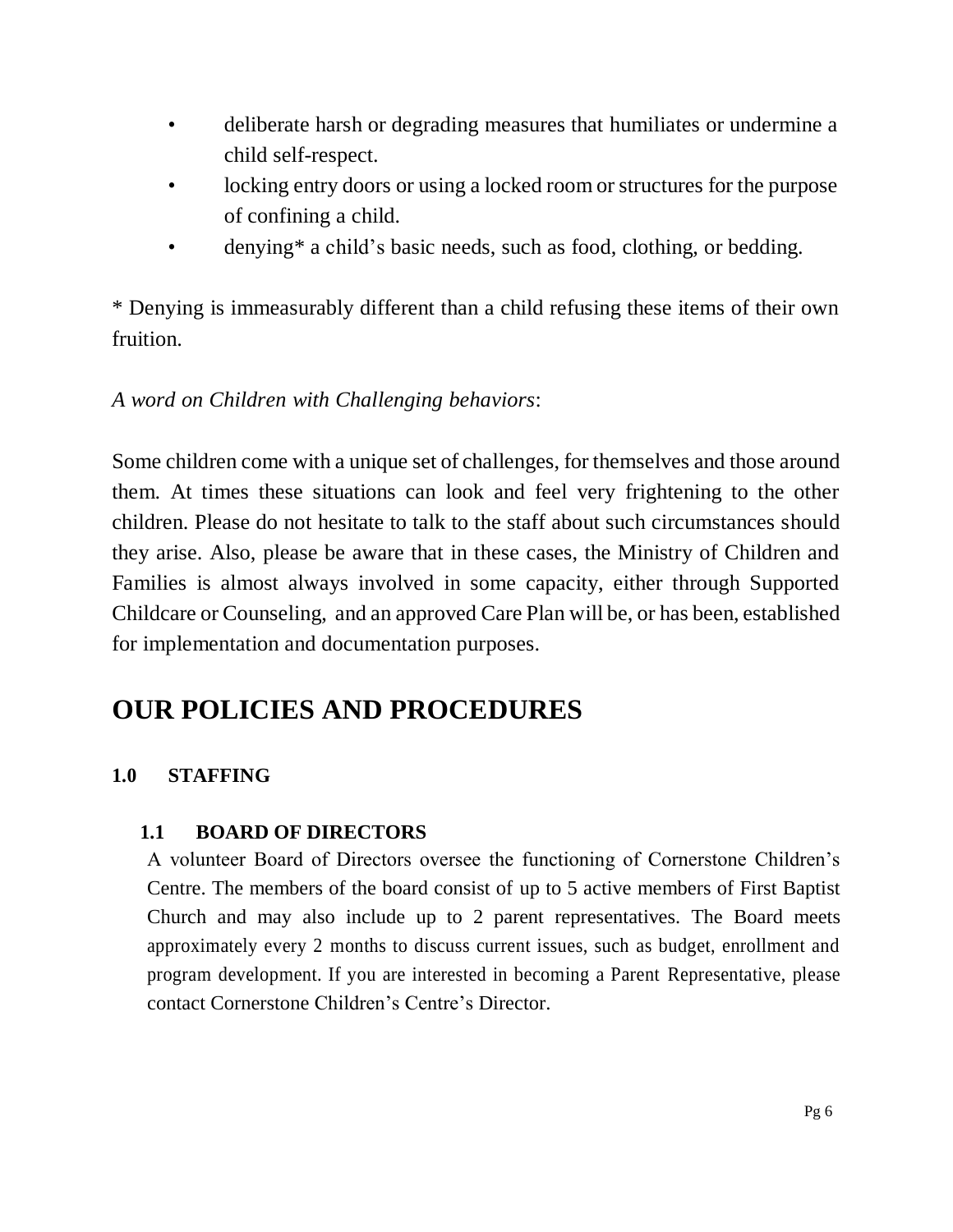# **1.2 STAFF**

Our staff are trained, professional, licensed Early Childhood Educators (ECE) or Qualified Assistants (ECEA). Our staff have current first aid certification, have undergone criminal records check and regularly attend seminars and/or conferences to keep current with their qualifications and education.

# **1.3 SUBSTITUTES, VOLUNTEERS, PRACTICUM STUDENTS**

Substitutes are necessary to replace sick and/or vacationing staff. Although our subs may not hold an ECE or ECEA certificate, they will all have experience working with young children, and are required to complete a minimum standard of training as set out by BC ECE Licensing Regulations. It is also a requirement that there be at least one (1) licensed ECE on the premises at all times.

At Cornerstone we appreciate parent volunteers. A list of volunteer jobs is available. Please talk to the Head ECE or Director

We continue to welcome ECE Practicum students into our Centre. Historically, these students have come to us from both Selkirk College and Northern Lights College.

Our permanent staff will make every effort to introduce you to these individuals during your child's drop off and/or pick up time, but if we neglect to do so, please do not hesitate to introduce yourself and ask them who they are.

# **2.0 OPERATION**

# **2.1 DAYS AND HOURS**

We are open Monday through Friday, 7:30 am to 5:15 pm. Our staff leave the building at 5:30 pm.

We operate 50 weeks of the year. We are typically closed between Christmas and New Year's. We are open Spring Break and summer if we have the demand. We have requireda minimum enrollment of 8 children per day to be financially viable. You will be askedand informed regarding your need for care, well in advance of each break.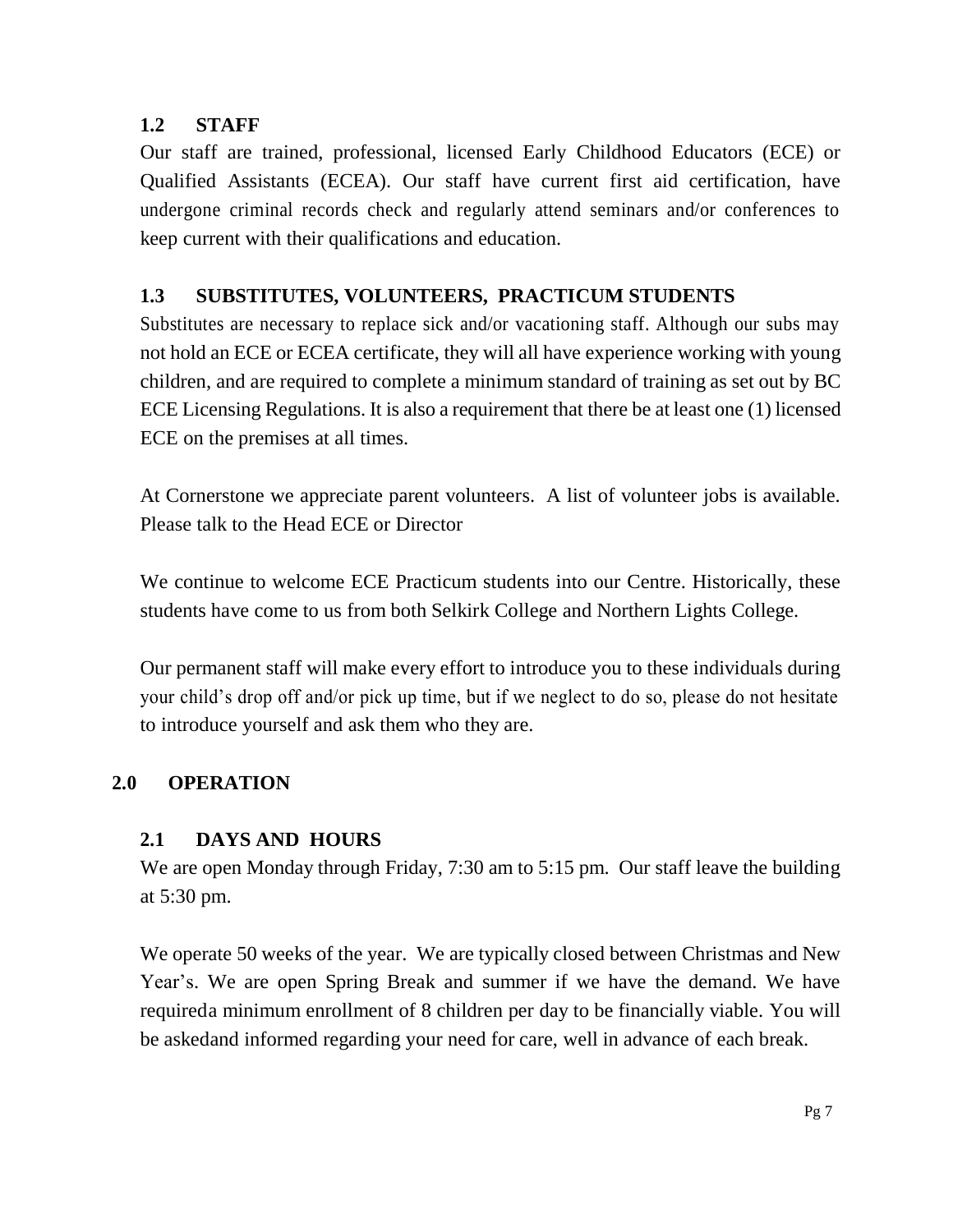# **2.2 CLOSURES**

Cornerstone will be closed for all statutory holidays, including Easter Monday, and for one or two Early Childhood related professional development days per year. Parents will be notified at least one month in advance of any such pro-d days. Please note that we remain operational during all public school based pro-d days. Cornerstone will also be closed if School District 8 declares a 'snow day' for the schools in Nelson.

# **2.3 DAILY SCHEDULE**<sup>3</sup>

Cornerstone strives to provide a cohesive balance of structured and free play opportunities, as well active and quiet times. Our goal is to maintain a balance of activities that foster every aspect of child development.

# **2.4 NUTRITION**

It is critical that the staff be kept apprised of any changes to your child's dietary needs and/or restrictions. Allergies and dietary restrictions are taken into account and are posted in the kitchen on the fridge.

Parents are responsible for providing their own children with a balanced, nutritious lunch and 2 snacks. Please ensure that your child's food bag/kit is labeled. We do have a fridge for those items that need refrigeration, and a microwave to warm up food.

# **2.5 PLAY**

We encourage daily outdoor play. With the exception of extreme weather, we endeavor to get out-of-doors twice a day.

During winter months, parents/guardians are asked to provide warm outdoor clothing which includes boots, snow-pants, hat, and mittens. Springtime children should have rain pants & jackets. The summer months, you are asked to provide your child with a hat and sunscreen, bathing suit & towel. Again, please label all of your child's belongings.

 $2^{2}$  See Appendix B in the Parent Handbook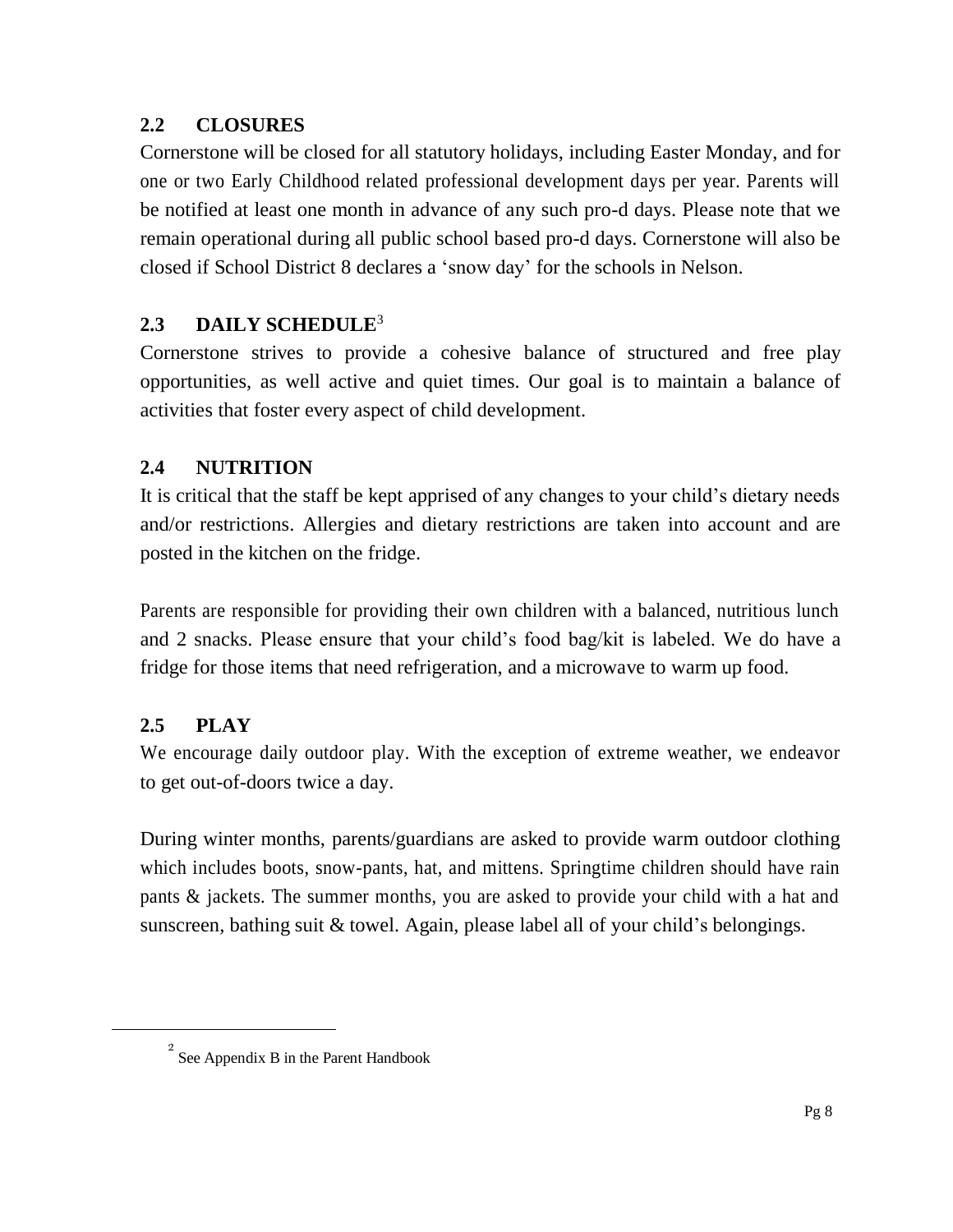#### **2.6 QUITE TIME**

We require that children enrolled in childcare for a full day partake in a quiet time after lunch. We do not expect all children to fall asleep, but we do expect all children to be on a mat quietly and rest (this includes reading a book/doing a puzzle). We do have a separate room for those children who nap. If the amount of sleep your child is having during the day interferes with sleep patterns at home, please let us know and we will work with you to create a healthy balance. Children are welcome to bring a special blanket and/or 'stuffy' from home for quiet time. We supply a cot or mattress, sheets, pillow & blanket for each child. We also have stuffies available.

# **2.7 FIELD TRIPS AND WALKS**

At Cornerstone we regularly engage in neighborhood walks. These outing may include Hume School playground, Queen Elizabeth, and Rotary Lakeside Park. As these walks are within a 7-block radius, we do not require a signed permission slip but request general permission for your child to participate within the Parent/Caregiver Agreement Form. A note will always be posted on our entrance door informing you of where your child is, as well as an estimated departure and arrival time, a contact name and cell phone number.

A special Field Trip Permission Form will be sent home whenever a field trip requiring bus travel is planned. We will require/request extra parent supervision for these planned excursions. We do not transport the children in private vehicles.

For summer care, there will be an additional Summer Parent/Caregiver Agreement Form that will include permission for walking and bus trips within Nelson city limits. There will be a monthly schedule of events posted and made available to parents.

### **3.0 PERSONAL MATTERS**

### **3.1 TOILETING**

We accept children who are not, yet toilet trained. We ask parents to bring all necessary items, ie: pull-ups, change pad, wipes, extra clothes. We do not have the staff to toilettrain children, though we will encourage them to use the toilets regularly.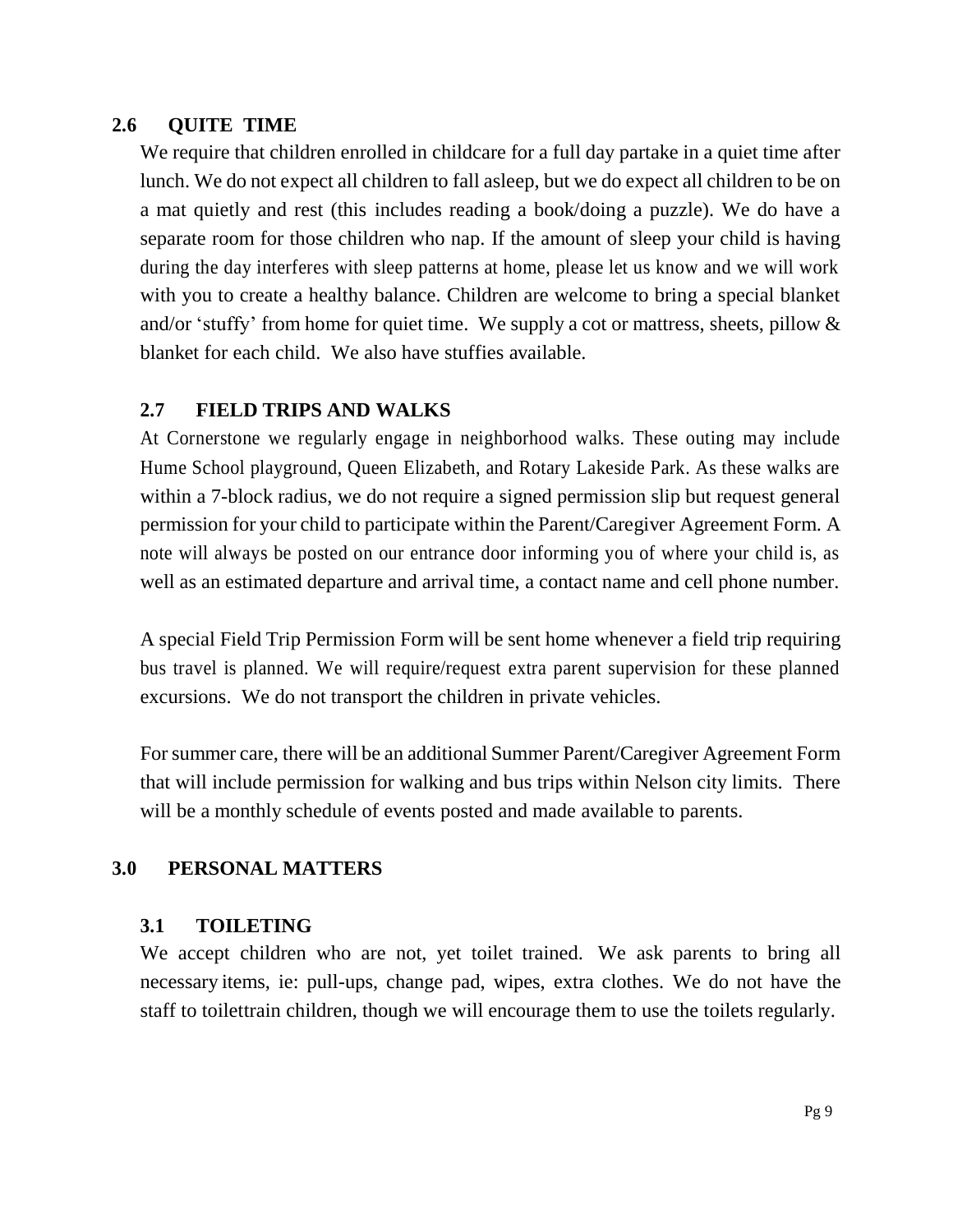Volunteers and students may assist with hand washing and personal hygiene that is not intimate in nature.

*Please note* that it is Cornerstone's Policy that only staff be permitted to assist with toileting needs, such as wiping bottoms, pulling up underwear and/or changing clothing.

# **3.2 CLOTHING**

A good moto to abide by is "Dress for Mess". Please have your children come dressed in comfortable, washable play clothes. A variety of art medias are available daily, including paint. Although most companies advertise their products as being 'washable" ... red is tough to get out!

Please provide us with an extra change of clothes. This is especially important for those children who stay all day.

Your child will also require a pair of inside shoes. Shoes need to have rubber soles as they love to run in the gym and the floor can be slippery and hard!

# Again ... *please label all your children's belongings***.**

# **3.3 TOYS**

Children often bring toys from home, and it is our view that these items can create an important link for children between home and their child-care Centre. We encourage children to be accountable for their personal items. These items will only be available for your child during Circle and rest times. Please talk to your child about putting them in their cubbie when they are not being used. Please note that we will not assume responsibility for lost or damaged items or spend extra time at the end of your child's day to look for misplaced items. It is your responsibility to label it, and your child's responsibility to be accountable for it.

Cornerstone does not permit toy guns or weapons or toys depicting destructive purposes. Imaginative games involving shooting or guns will be discouraged and children will be asked to use their imaginations in more positive endeavors.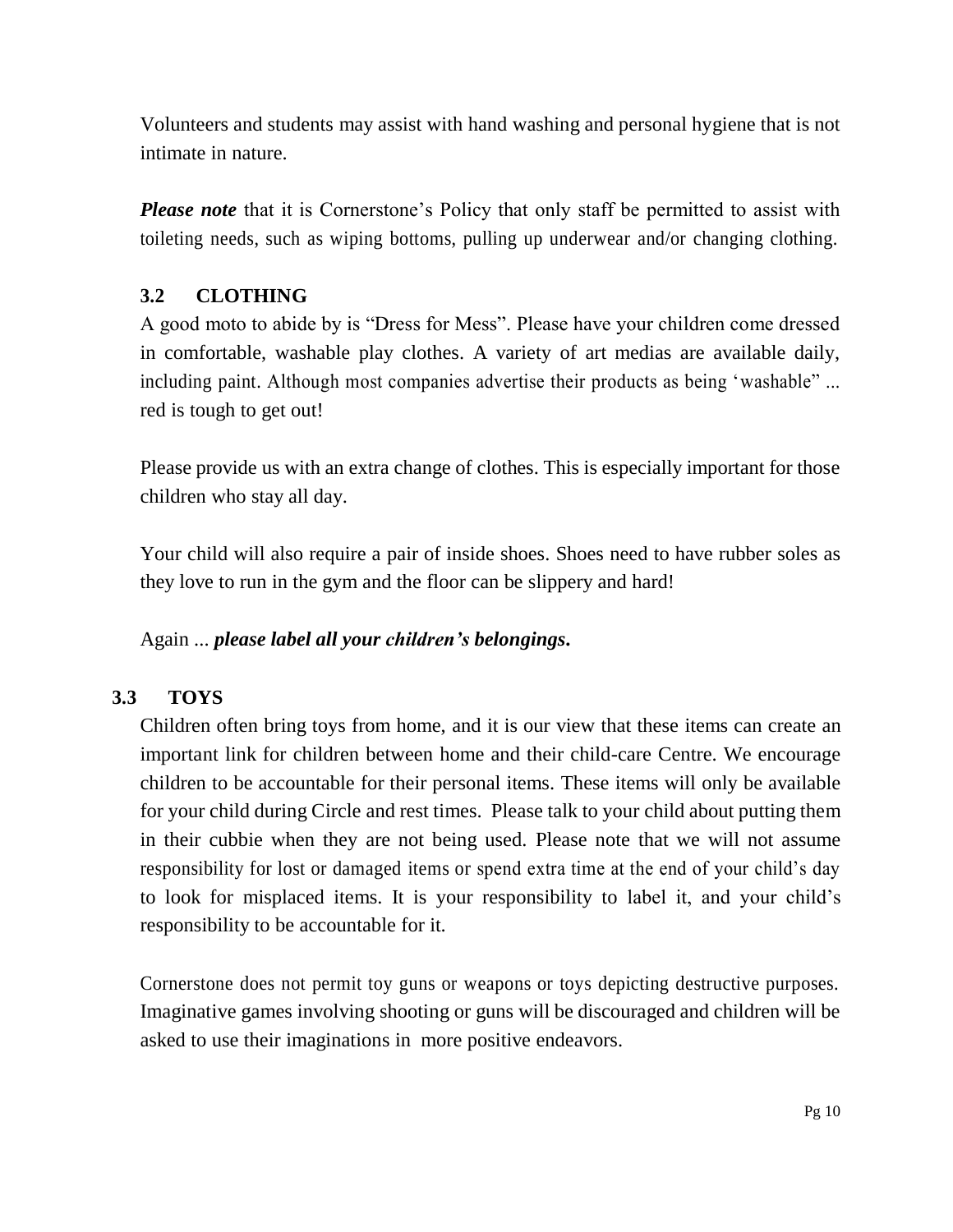### **4.0 FINANCIAL MATTERS**

#### **4.1 FEES DUE**<sup>4</sup>

Parents will be billed at the beginning of the month their child is in care. Parents will be asked to pay all fees within eight (8) days of being invoiced. Payment in cash is accepted but we *do not* keep change on the premises. Overpayment of a current bill will be credited on your next month's bill. You can also pay by cheque or e-transfer. Information for e-transfers is on your bill. Security Question: your child's first name.

Fees are non-refundable if you withdraw your child without one (1) months' notice. The refund will reflect one months' notice given and paid for. If you give two (2) weeks' notice of absence after the bills have been sent, you will be credited on your next month's bill. Similarly, if you have requested and received extra days, your will be charged onyour next month's bill.

We accept families who qualify for the Affordable Childcare Benefit. It is your responsibility to keep your application up to date and current. The turnaround time for the application may be lengthy. Check out if you are eligible by Googling: BC affordable childcare benefit. You will also be responsible for the difference between your childcare costs and the benefit amount authorized.

### **4.2 LATE FEES**

Late Payment is defined as fees not paid in a timely manner and may result in the withdrawal of your child from our programs and/or forwarding your account to a collection agency. There will be a \$15.00 charge for all NSF cheques.

# **4.3 ABSENCES AND HOLIDAYS**

With the \$10.00 fee program per day, you will be charged for the days that you have your child booked. (Including Summer break, Spring break and any other absences)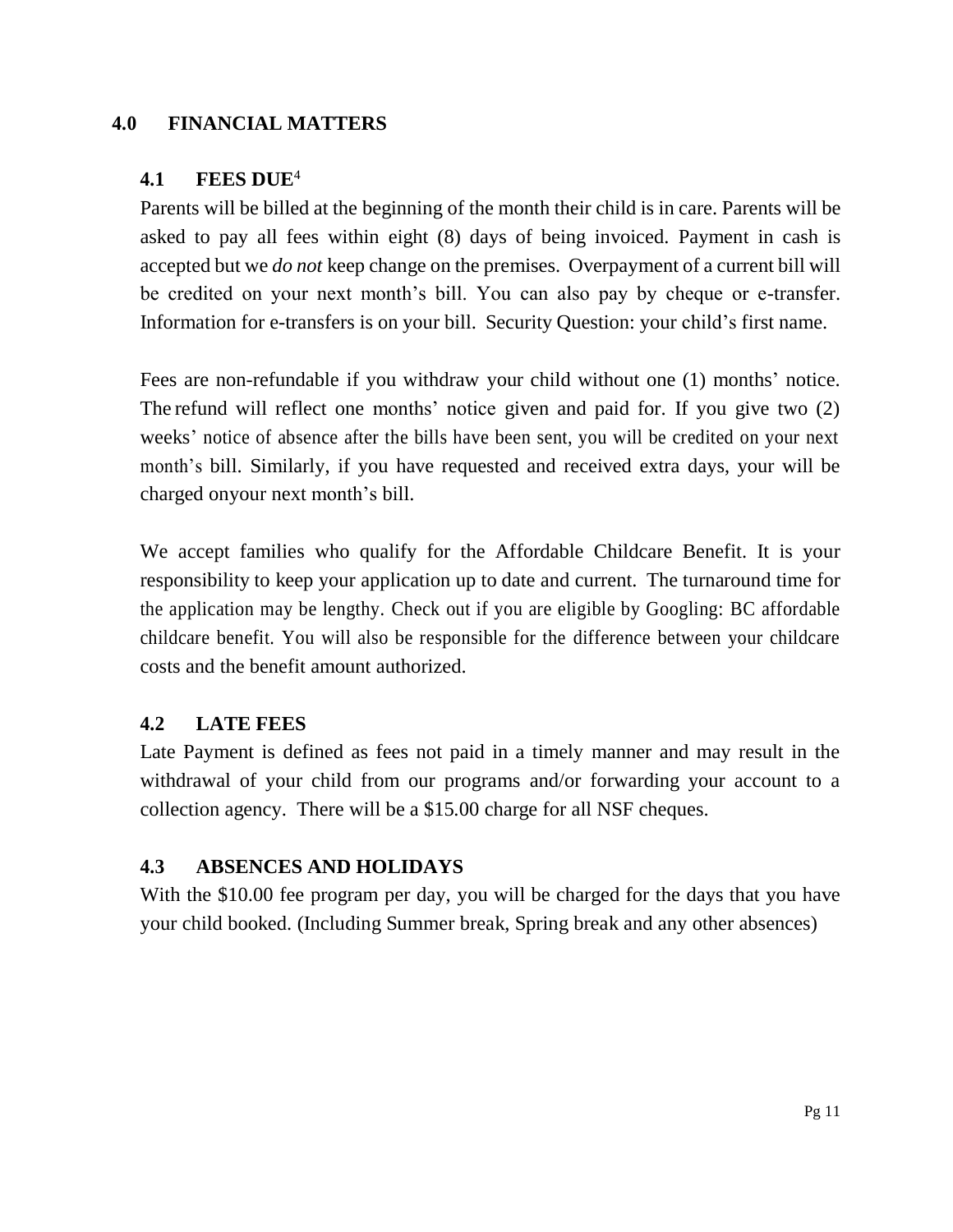# **5.0 ARRIVAL AND DEPARTURE**

# **5.1 ENTRY**

Parents are asked to enter the Centre at the end of the building, entering into the hall where the cubbies are located. Each child is assigned a cubby for their shoes/boots, jackets, and backpack, etc and a mail pocket for communication and notifications fromstaff to parents. *Please check your mail pocket regularly*.

Parents must accompany their child/ren into the building for drop-off and pickup. We will not release a child to anyone under the age of sixteen and/or without written consent from her/his parent(s) or guardian.

# **5.2 AUTHORIZATION**

In the event of an emergency and/or you require someone, other than the authorized individuals listed on the Registration From, pick-up your child, you are required to inform the Centre *in writing*. In addition, call and asked to speak to one of our staff in order to provide us with that person's name, address and phone number. We may also ask for a physical description of this person, and if your child and/or staff doesn't know or recognize them, they will be required to produce photo identification before we will release your child.

Confirmation of authorization can be e-mailed to [ccc.nelsondaycare@gmail.com](mailto:ccc.nelsondaycare@gmail.com)

# **5.3 SUSPECTED IMPAIRMENT**

Cornerstone will not release a child to *anyone* who is suspected to be under the influence of drugs or alcohol or seems unable to safely transport their child (ie: mentally or physically distressed). Staff may call an alternate adult to pick up the child as recommended by the parent.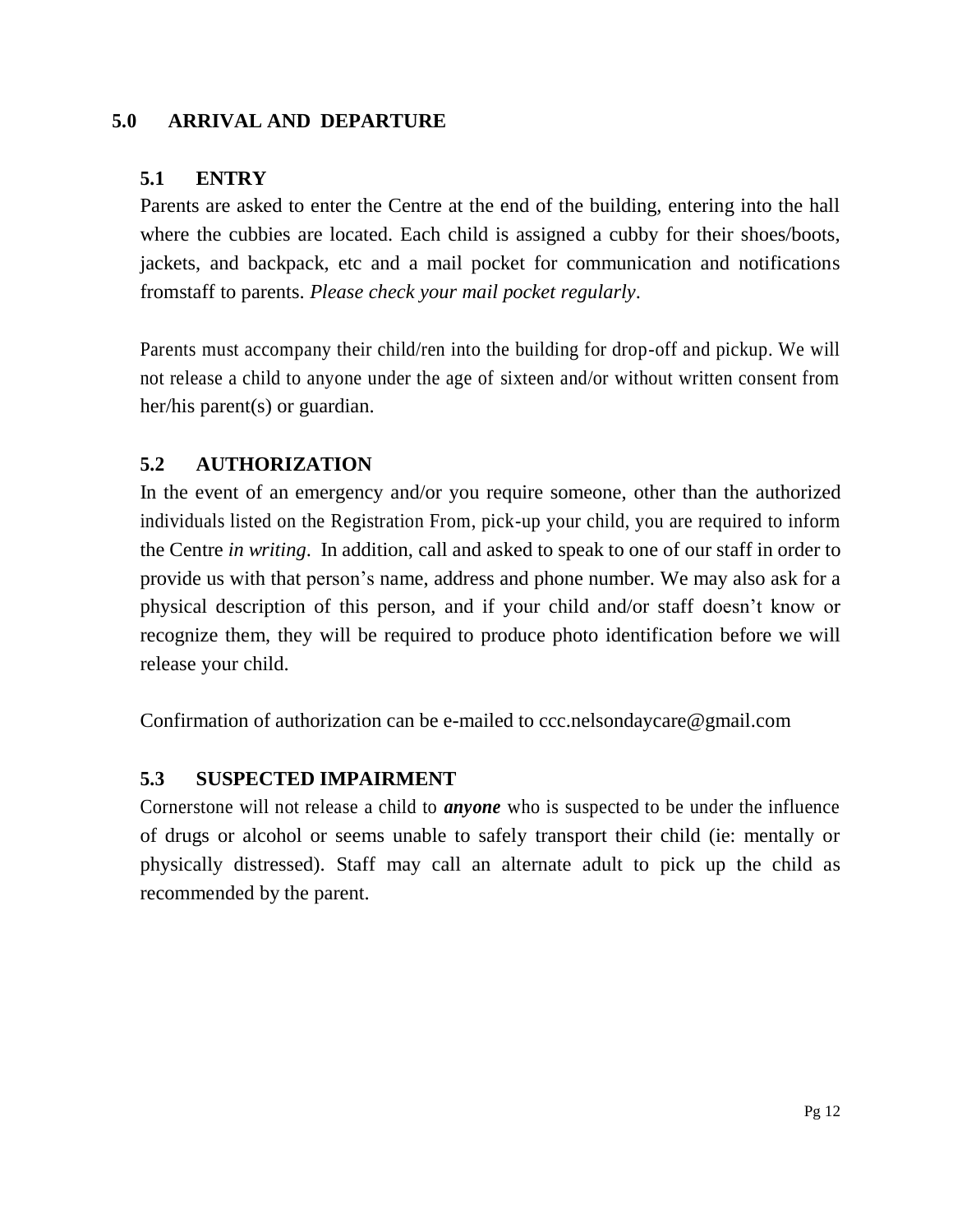If this authorized *person*, suspected of being under the influence, insists on leaving with the child, Cornerstone staff will notify the local police and disclose all the necessary information. We may also have to notify the Ministry of Children & Families if we believe the child's safety and well-being to be in jeopardy.

# **5.4 CUSTODY**

If a custodial parent requests that Cornerstone deny access to a child's non-custodial parent, we must have a copy of the *custody paper and court orders* to be kept on file. If there is an attempt by the non-custodial parent to remove the child without consent by the custodial parent, Cornerstone will deny them access and may have to telephone the local police for assistance. Without a copy of the custody paper and court orders, Cornerstone's staff cannot deny the non-custodial parent access to their child.

# **5.5 MINISTRY APPREHENSION**

In the case of apprehension of a child by the Ministry of Children and Families and/or the Police, the senior staff member on duty will assume responsibility for the situation. The senior staff member will be required to ask both the social worker and/or the police for photo ID, and to record the name and title of the apprehending persons, as well as the date and time of the incident. This report will be sent to the *Senior Licensing Officer of Kootenay Health Protection Programs, Community Care Licensing of Interior Health*.

# **6.0 HEALTH MATTERS**

# **6.1 SANITATION**

All staff members will follow the universal precaution to prevent the transmission of germs /or disease.

These include:

- Washing hands with soap and water before preparing food and after using the washroom.
- Using latex gloves when encountering bodily fluids.
- Using bleach or approved sanitation solutions to clean surfaces that have come in contact with bodily fluids.
- Regular washing and sanitizing of toys equipment.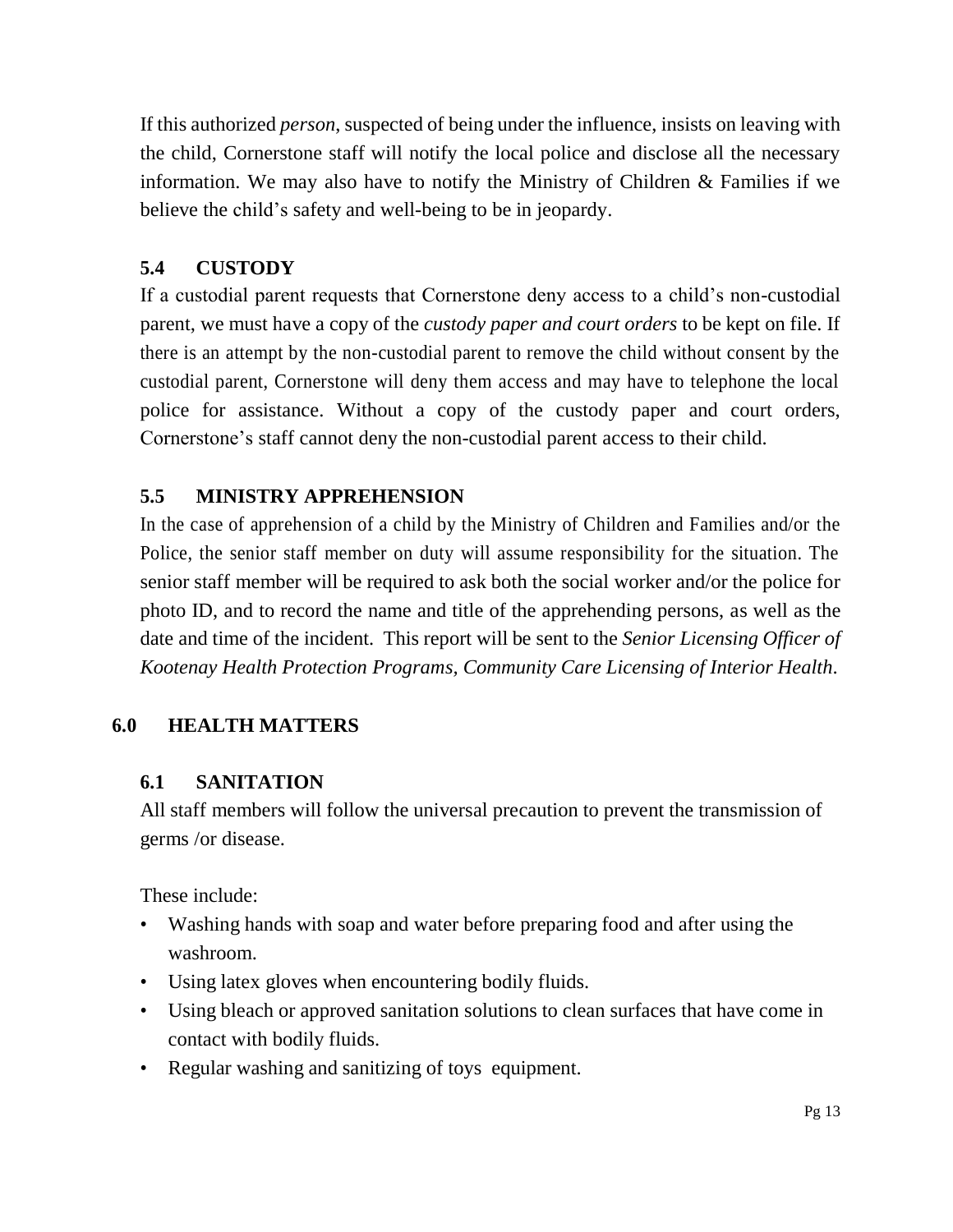# **6.2 SICKNESS**

#### **6.2.1 When is a child is too ill to attend?**

- When other children are at risk of infection.
- When attending compromises his/her comfort and safety.
- when the capacity of the Centre's staff to properly care for the child is compromised.

#### **6.2.2 Do not send your child if she/he has:**

Chicken Pox, diarrhea, discharge from the eyes, fever (over 100F/37C), hepatitis, impetigo, measles, mumps, pinkeye, rash, ringworm, rubella, scabies, strep throat, tuberculosis, whooping cough, parasites, or is vomiting.

### **6.2.3 When a child becomes ill during the day:**

If a staff member deems a child to be ill, his/her parent will be notified and they will be required to collect or arrange collection of the child from the Centre.

In the event that a parent is unavailable, the emergency contact person listed on the registration form will be called.

If your child is sent home during the day, we may ask that the child remain home the following day to fully recover.

#### **6.2.4 Communicable Diseases**

Please inform the Director if your child has a communicable disease, as we are obliged to inform other parents of its associated risks and symptoms. We may also have to inform the Interior Health Office.

Please ensure that your child is free from all symptoms and risks before returning to the Centre.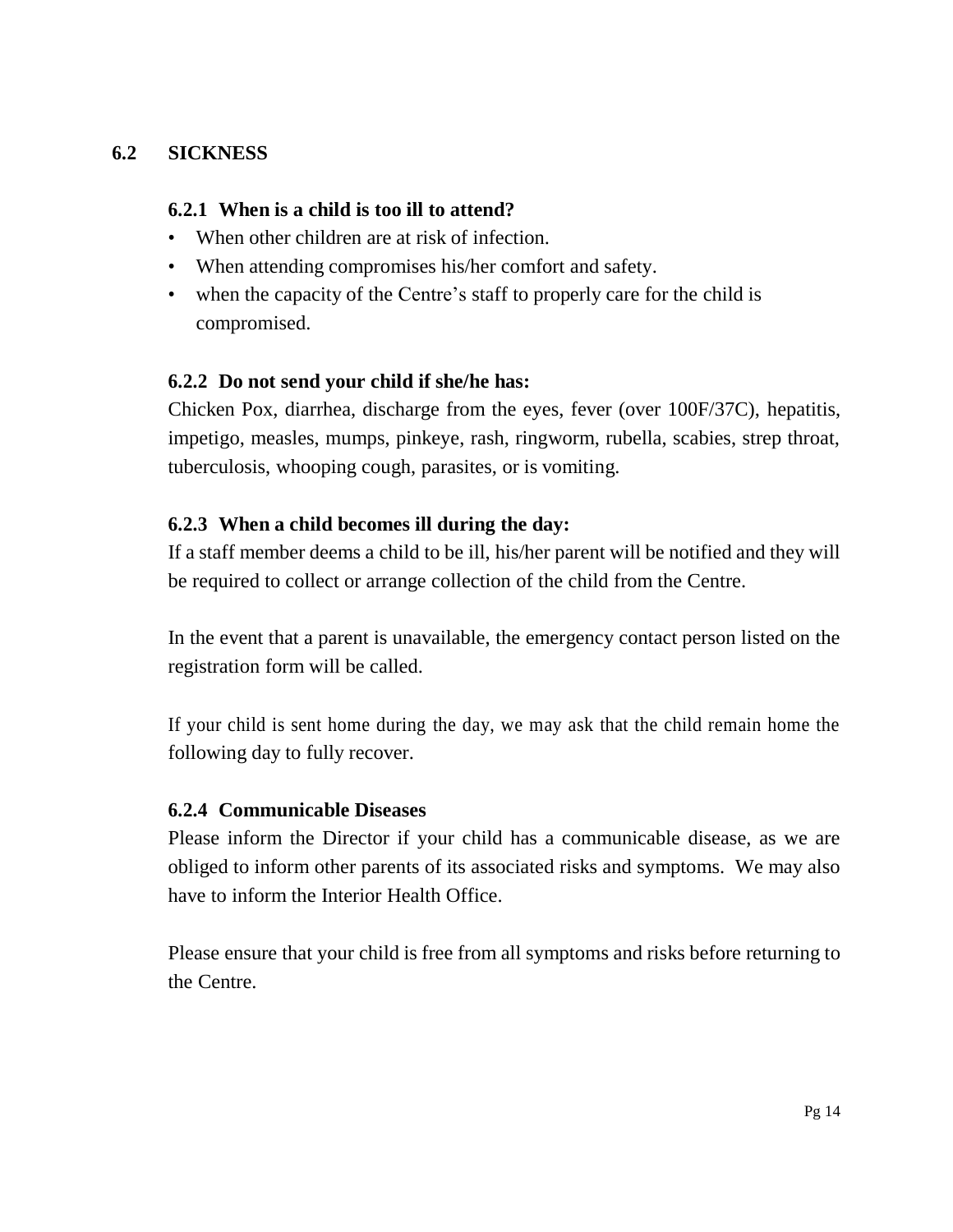#### **6.2.5 Immunizations**

It is a licensing requirement that Cornerstone has updated information regarding your child's immunizations history and records. It is not a requirement that children in care have had immunizations, only that we are informed of their status.

#### **6.2.6 Medication**

Cornerstone requires disclosure of all medications being administered regularly to a child. This information may be of critical importance should an emergency arise and a parent cannot be contacted.

Any medication that must be administered to the child at the Centre, must be given directly to a staff member with a filled out and signed.

#### **COVID 19 POLICY - subject to change**

"STAYING HOME when you are ill is one of the most important things all of us need to keep doing. It can be difficult to tell the difference between a cold and allergies and influenzaand COVID-19 and as a result, the first step for everyone is to stay home when we are not100% healthy. And that is a challenging thing. I know that. But the bar to stay home needsto be lower than we've ever had it before. For us and everyone in our family. Our super- heroes now are not the people who put aside our illness and go to work, but the people whoprotect our colleagues and communities by staying away until we're healthy again. I ask employers, caregivers, and parents to think ahead and prepare for those coming weeks andthose days when an employee or your child is feeling unwell and make a plan for how youwill manage that." Dr. Henry This statement is the bass for the policy that we have nowcreated.

- If during the day your child has anysymptoms, ie: runny nose, cough, fever etc, parents will be called to pick up their child.

- IF your child has only 1 symptom, they need to stay home and be monitored for 48 hrs. After 48 hours if your child has no symptoms, they are welcome back into the Centre

- IF your child has 2 or more symptoms after the 48 hours, you are requested to have a note from your doctor or a negative COVID test result in order for your child to return to the Centre.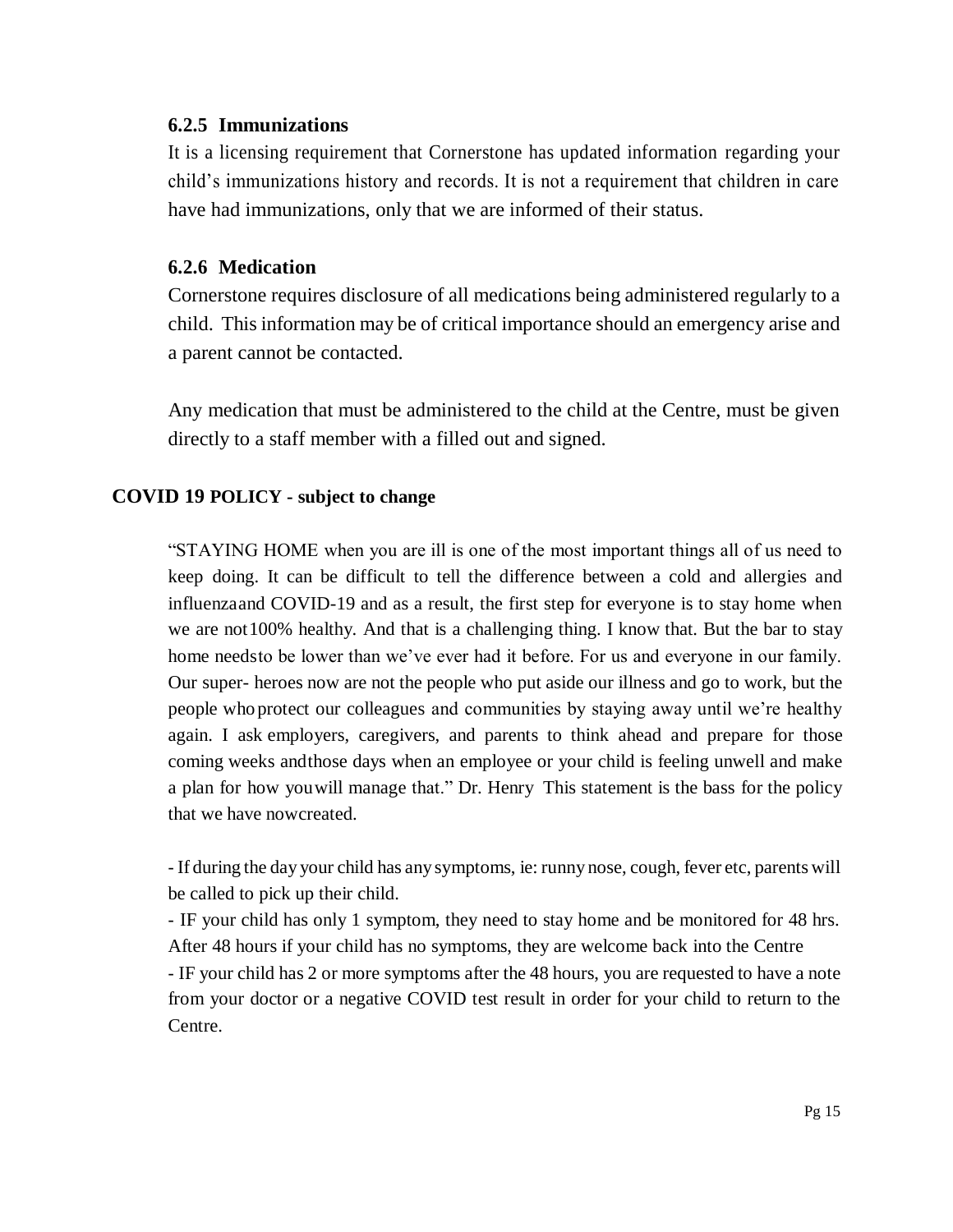- IF any member of your household is isolating or has received a positive COVID test, your child must stay home until that person is cleared.

- IF you are not feeling well, please do not come to the Centre, but send your child with someone else.

The above policy also applies to all our staff. Masks are a personal decision for each of our staff. Masks are not an indication of illness, but of personal preference, especially when we have new families coming in, and unfortunately when everyone does not keep physical distance.

Children under 10 should also not be wearing mask.

If a child, family member, or staff member should test positive for COVID 19, we will contact Interior Health, submit an Incident Report to our Licensing Officer and they will walk us through the process that we need to follow.

#### **COVID PROCEDURES**

We are following the protocols set out by the ECEBC, Interior Health, BC Medical Director, and Dr Henry. Procedures and protocols may change as we continue to respond to the Covid virus.

1. Parents- please sanitize your hands when arriving. Sanitizer is available outside our main doors. Please make sure that there are no more than two (2) families in the hallway before entering ..Keep physical distancing protocols. If that is not possible, please wear a mask.

2. take off your child's outdoor shoes and place them on the mat in the hallway

3. proceed to the first door on your right and sign in your child. You will notice that there is a column for you to check regarding the health of your child. If your child is not feeling well, please keep them home for 48 hours and monitor them. If anyone in your household is self-isolating, your child must be kept home as well.

4. find your child's cubby, place their backpack, lunch, outdoor wear in the cubby. Staff will move their lunch kits to the kitchen. Also, put on their indoor shoes, and wash their hands. Then your child is ready to join the group.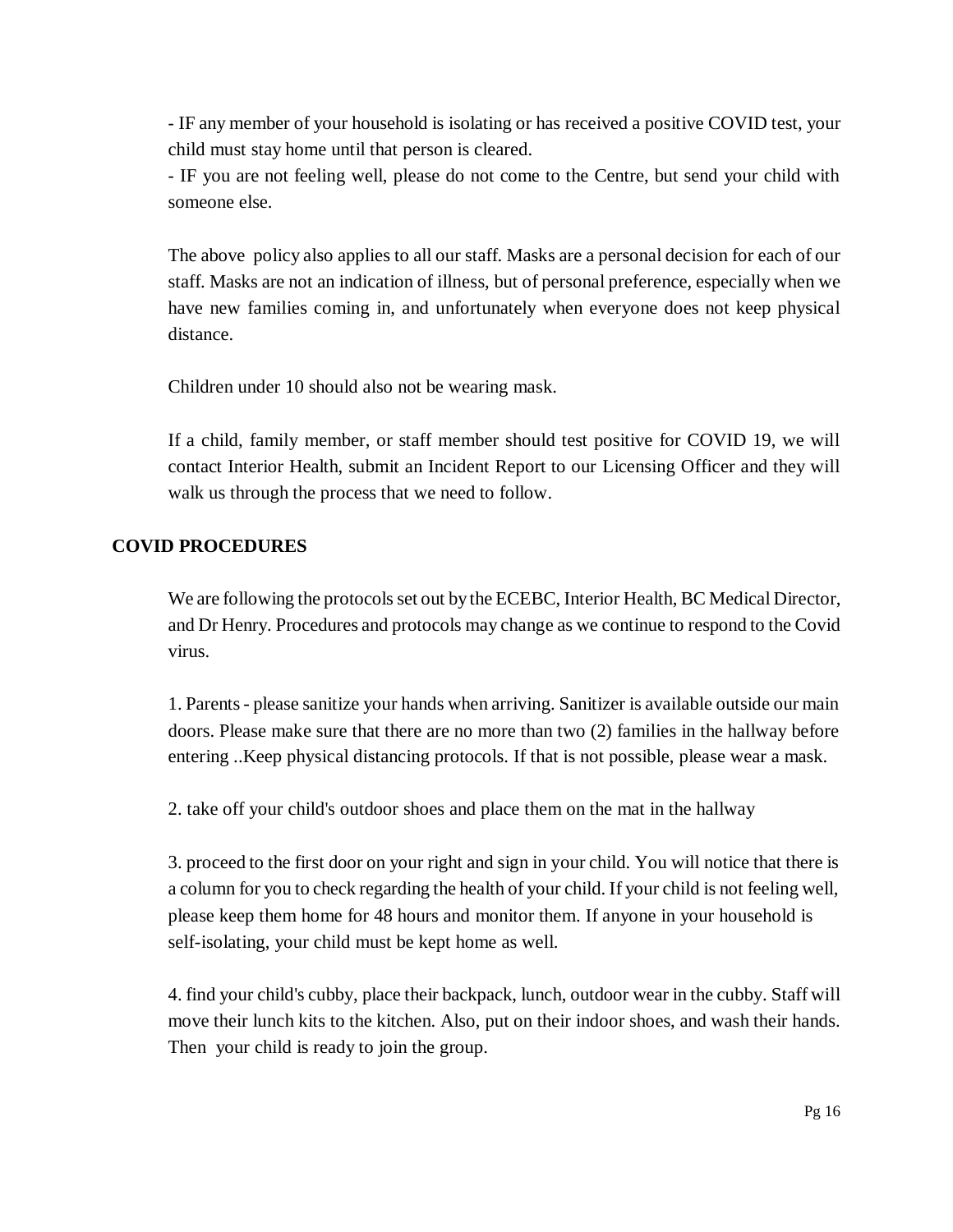5. please discourage your child from bringing toys or stuffies to the Centre. If this is not feasible, put the item in their bin above their cubby, where it will remain until pick up time. The children will be able to choose their own stuffie from our supply, which we will then keep with their bedding and wash regularly.

Please understand that we are following these procedures in order to ensure the safety of all concerned, but especially your children. As we proceed, we will re-evaluate and make changesas necessary.

# **7.0 EMERGENCIES**

# **7.1 MEDICAL**

### **7.1.1 First Aid**

If First Aid treatment is required, it will be administered by one of our qualified staff. All our staff our required to have current First Aid Certificates.

### **7.1.2 Medical Attention**

If medical attention is required, one qualified staff will attend while another staff contacts the parent. In the event that only one staff member is available, they will contact the Director or other staff to come in.

If parents/guardians are unavailable, we will call the child's emergency contact, and if they are unavailable, the child's doctor, and if they are unavailable arrangement will be made to transport the child to a medical facility. A staff member will accompany the child until the parent or emergency contact has been informed and is present.

### **7.1.2 Emergency Attention**

If emergency medical attention is required, the qualified staff will attend to the child, while another staff member calls an ambulance *and then contacts* the parents or if necessary, the emergency contact person listed in the child's registration form. Parents are responsible for all Emergency costs.

\*\*for any of the above situations, staff are required to complete an official *Accident/Illness Report*.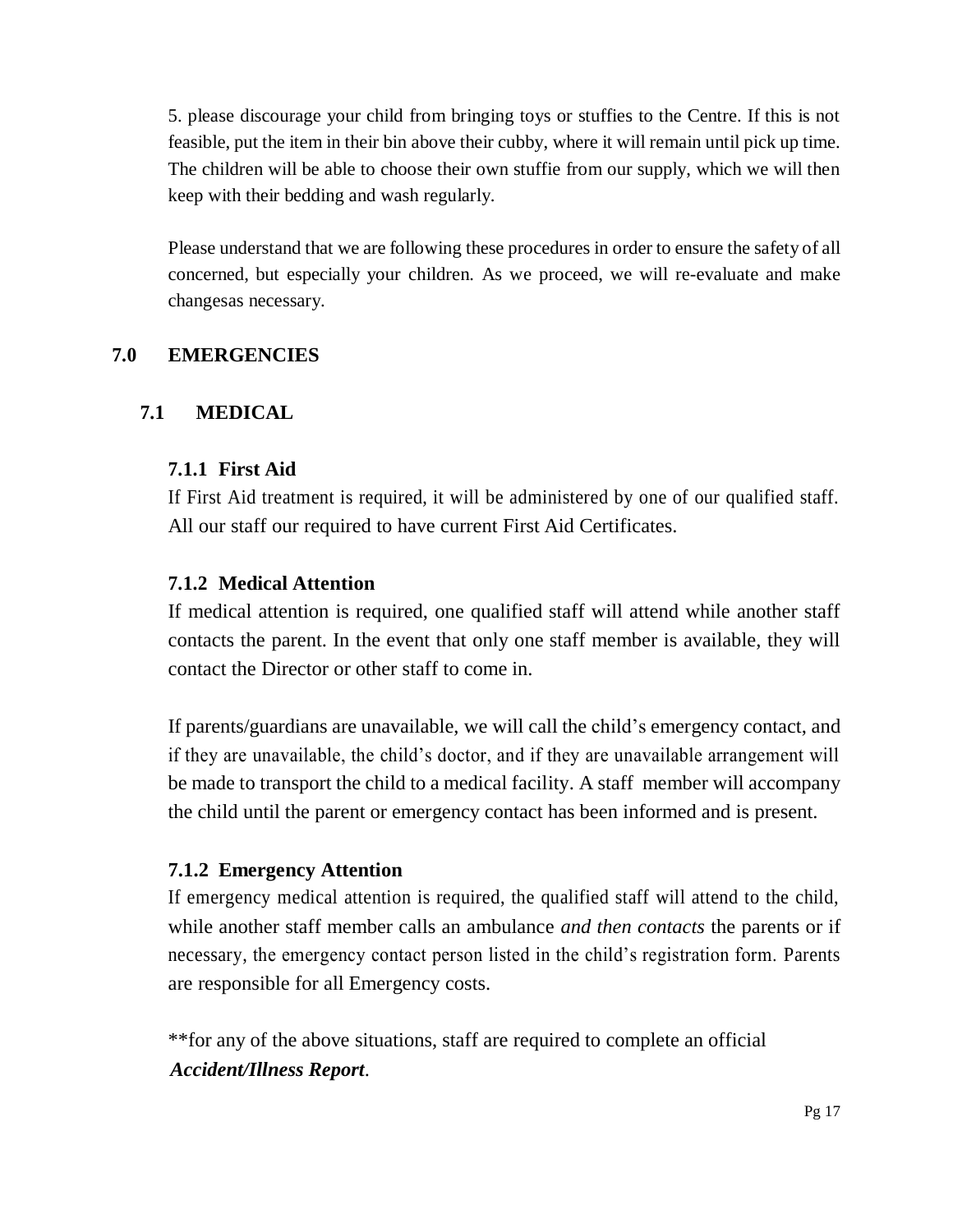# **7.2 EVACUATION**

Building evacuation procedures are posted throughout the Centre and monthly fire safety procedures are reviewed and practiced with the children. In the event that we have to evacuate the building, parents will be called and asked to pick up their children from our predetermined, secure location.

# **7.3 UNAUTHORIZED PERSONS**

All visitors to the Centre, excluding Parents/guardians of children enrolled in the Centre, must introduce themselves to the Centre staff. Visitors are not allowed to wander, at liberty, around or on the premises, and if they do so, they will be asked to leave and if necessary, the local police will be notified for assistance.

# **7.4 ABUSE AND NEGLECT**

Suspected and/or alleged abuse or neglect of a child, by person(s) other than staff, enrolled in our programs will be documented, and if we believe a child's well-being to be at risk, we are required by law to notify the *Ministry of Children and Families* and/or the local Police.

If, in the event that the *Ministry of Children and Families* should apprehend a child, staff members do not have the power or authority to intervene.

Suspected and/or alleged abuse or neglect by a staff member, student, volunteer, will be documented and reported to the *Senior Licensing Officer, Kootenay Health Protection Programs, Community Care Licensing of Interior Health*. Cornerstone staff will cooperate with all/any licensing investigation.

# **8.0 CONDUCT**

# **8.1 PROFESSIONALISM**

# **8.1.1 Language and Behaviour**

As Cornerstone is a Community based organization that serves children and families, all staff and persons coming onto the premises must use appropriate language and behavior. Threatening behavior and/or coercive discipline will not be tolerated or